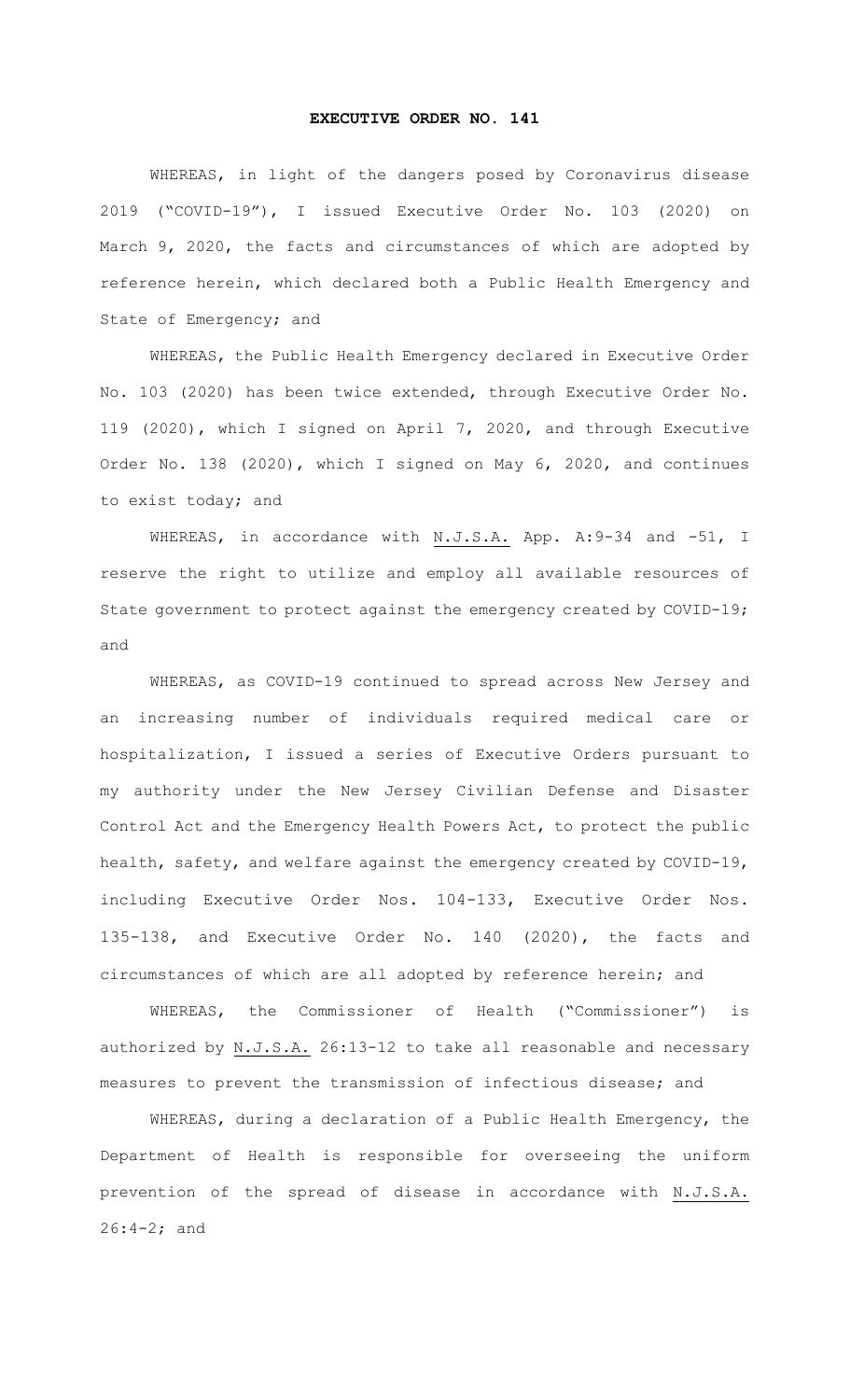WHEREAS, the Commissioner has the authority to coordinate the activities of all local health agencies with regard to public health protection related to preparing for and responding to public health emergencies, in accordance with N.J.S.A. 26:13-21; and

WHEREAS, contact tracing is a critical disease control measure that has been employed by local, county, regional and State health department personnel for decades; and

WHEREAS, the Centers for Disease Control and Prevention ("CDC") has emphasized that contact tracing is a key strategy, together with testing, social distancing, quarantining, and treatment, for preventing further spread of COVID-19 and reopening the economy; and

WHEREAS, effective contact tracing requires engaging individuals with specialized training and access to social and medical support for patients and contacts; and

WHEREAS, New Jersey must scale up and train a case investigation and contact tracer workforce to stop the continued transmission of COVID-19, which will in turn require significant coordination between the State and local health departments; and

WHEREAS, county, regional, and local health departments play a critical role in performing case investigation and contact tracing functions; and

WHEREAS, as per the CDC, case investigation, contact tracing, and contact follow-up and monitoring must be linked with testing, clinical services, and timely, comprehensive and accurate reporting of data to facilitate immediate electronic transmission of laboratory and case data for public health action; and

WHEREAS, in scaling a statewide, data-driven contact tracing initiative to meet critical need, use of a single centralized contact tracing platform to track patients and their contacts will ensure that the State's overall effort is operationally efficient; and

2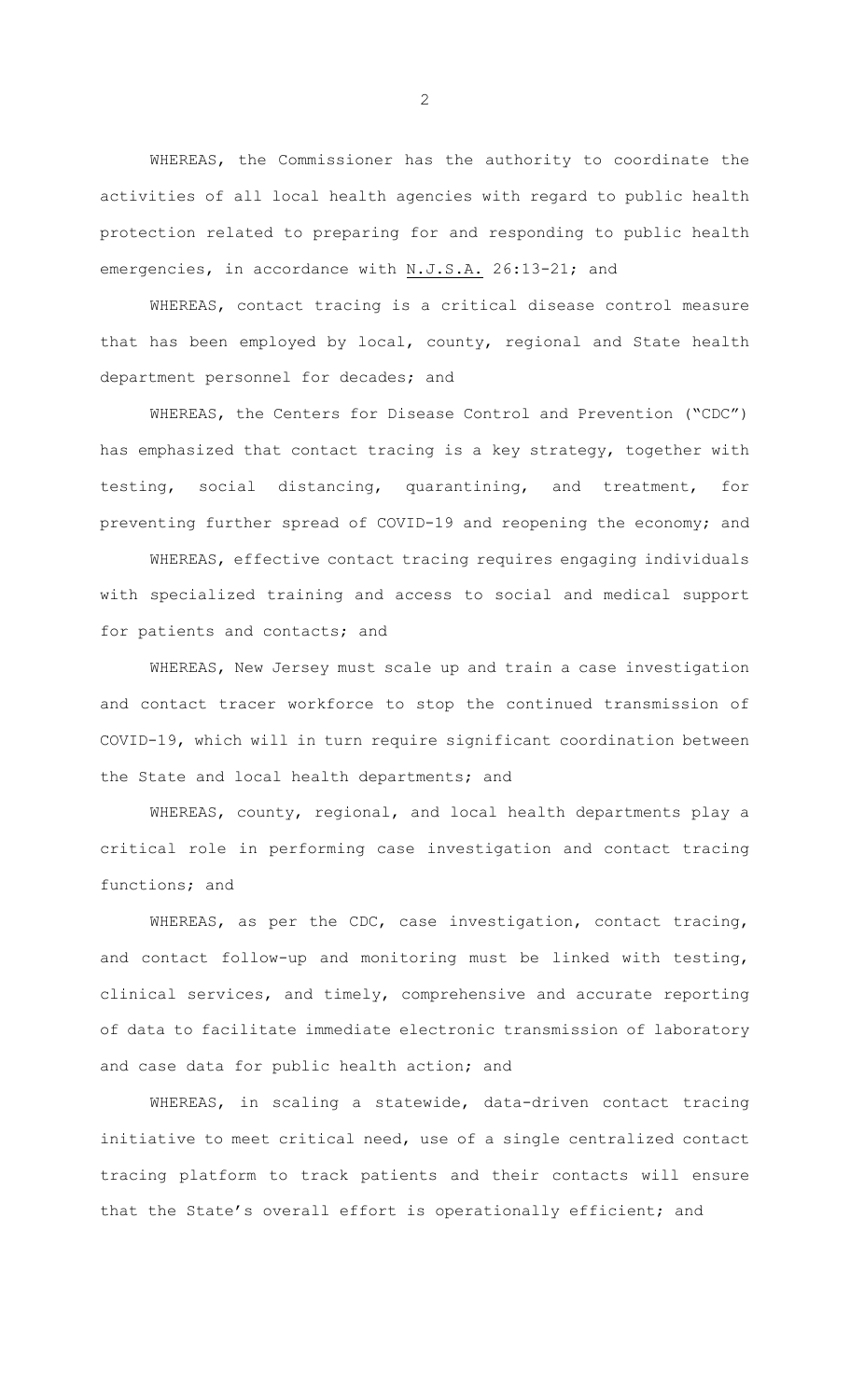WHEREAS, robust and consistent contact tracing state-wide is critical to both New Jersey's current COVID-19 response and to long-term efforts to combat the virus and re-open the economy; and

WHEREAS, the Constitution and statutes of the State of New Jersey, particularly the provisions of N.J.S.A. 26:13-1 et seq. and N.J.S.A. App. A:9-33 et seq., and all amendments and supplements thereto, confer upon the Governor of the State of New Jersey certain emergency powers, which I have invoked;

NOW, THEREFORE, I, PHILIP D. MURPHY, Governor of the State of New Jersey, by virtue of the authority vested in me by the Constitution and by the Statutes of this State, do hereby ORDER and DIRECT:

1. The Commissioner shall take all necessary and appropriate actions within her authority to ensure an effective statewide contact tracing system, including to establish a secure centralized contact tracing platform within the State, to issue operating procedures for tracking and recording cases using the centralized platform, to identify or establish a training curriculum on system operations and contract tracing procedures, and to address staffing needs.

2. In exercising her authority to establish an effective statewide contact tracing system, the Commissioner shall consider how best to ensure that the secure centralized contact tracing platform connects to the existing Communicable Disease Reporting and Surveillance System operated by the Department of Health.

3. In exercising her authority to establish an effective statewide contact tracing system, the Commissioner shall consider how best to ensure that the operating procedures for tracking and recording cases using the centralized platform include, at minimum, standards for maintaining privacy and safe handling of personally identifiable information by contact tracers, and for review of positive cases within specified time frames.

3